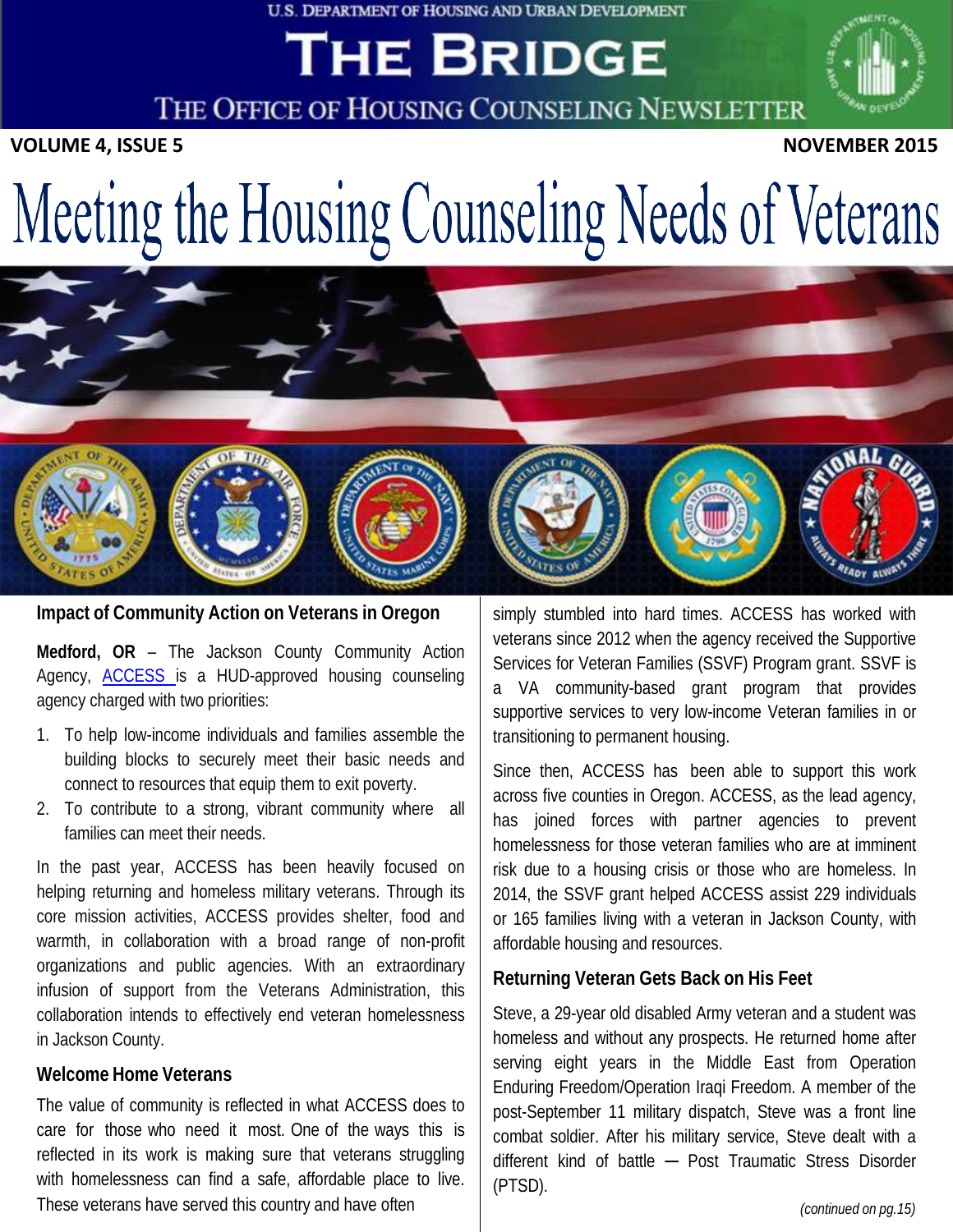

**Sarah Gerecke** *Deputy Assistant Secretary, Office of Housing*

#### Greetings,

HUD and the Office of Housing Counseling is committed to meeting the housing needs of Veterans through housing counseling. In this edition of *The Bridge*, we are pleased to feature a number of Veteran Success Stories that demonstrate the challenges faced by Veterans and the life-changing work of our HUD-approved housing counseling agencies to help them overcome and ensure that they have access to adequate housing and information on supportive services.

Veterans Day also gives me the opportunity to thank the Veterans who have chosen HUD's Office of Housing Counseling (OHC) as their place of employment. We have retired and active duty members from most branches of service in our ranks. Their dedication to our country continues in the form of public service to support the Housing Counseling program, and we are in awe of their selflessness.

We thank our OHC Veterans:

- ~ Javon Blye U.S. Army
- ~ Linda Bozeman U.S. Navy
- ~ Beth Eilers U.S. Army
- ~ Jonathan Freyer U.S. Army
- ~ George Grotheer U.S. Army
- ~ Virginia Holman U.S. Coast Guard
- ~ Brandi Young U.S. Navy

I encourage all of us to take time out to thank our Veterans for their service, sacrifice and commitment. Here are some ["Ways to](http://www.wallawalla.va.gov/Misc/Honor_Veteran.asp) Honor a Veteran" and show our appreciation for their courage and dedication.

As November is National Native [American Heritage](http://nativeamericanheritagemonth.gov/) Month, we recognize housing counseling agencies that provide services to the Native American community. Many of these agencies work with HUD's Office of Public and Indian [Housing](http://portal.hud.gov/hudportal/HUD?src=/program_offices/public_indian_housing/ih/homeownership/184) to ensure safe, decent, and affordable housing; create opportunities for residents' self-sufficiency and economic independence; and assure fiscal integrity by all program participants including those living in remote tribal communities.

#### **Happy Thanksgiving**,

#### *Sarah*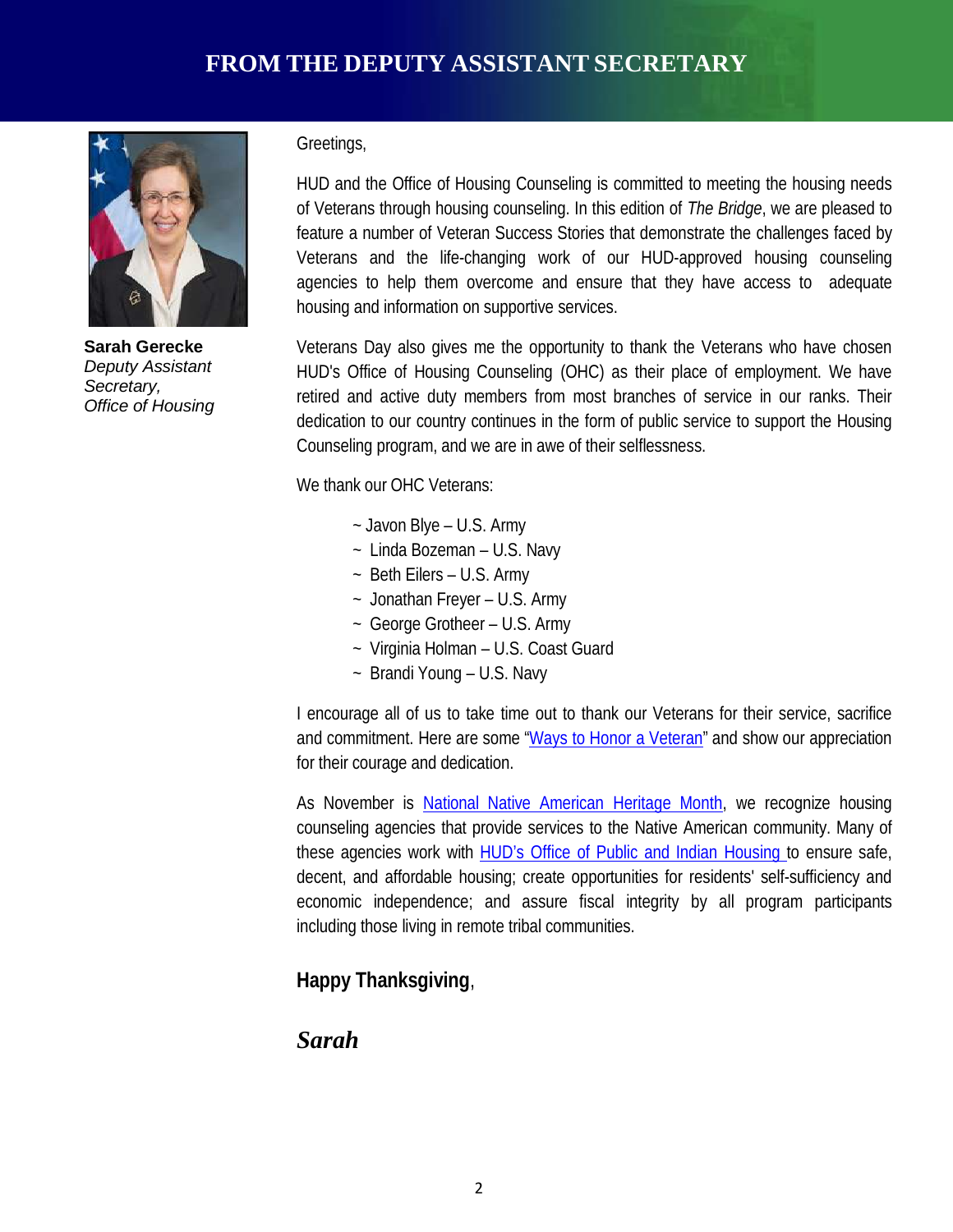#### **FHA's 2015 Annual Report Shows Capital Reserves Now Exceed 2 Percent**

For the first time since 2008, the Federal Housing Administration's (FHA) Mutual Mortgage Insurance (MMI) Fund's capital ratio exceeds the two percent threshold required by Congress. This is great news for housing counseling clients because this growth allows FHA to expand credit access to more qualified borrowers.

Through mortgage insurance, lenders reduce their exposure to risk of default. This allows them to make lower-cost financing available to more borrowers for homebuying and home improvement loans.

Also contributing to the strength of the MMI Fund this year is the reduction in mortgage insurance premiums that was implemented in April, which also increased access to FHA financing.

Major findings in the annual report include:

- More than 75,000 new borrowers with credit scores below 680 were able to purchase homes since the reduction of mortgage insurance premiums.
- First-time homebuyers comprise 82 percent of FHA purchase originations.

"FHA is on solid financial footing and positioned to continue playing its vital role in assisting future generations of homeowners," said HUD Secretary Julian Castro. "We've taken a number of steps to strengthen the Fund and increase credit access to responsible borrowers. The report demonstrates that we struck the right balance in responsibly growing the Fund, reducing premiums, and doing what FHA was born to do – allowing hardworking Americans to become homeowners and spurring growth in the housing market as well as the broader economy."

Get more details in the [Summary](http://portal.hud.gov/hudportal/documents/huddoc?id=FHAAnnRptDeck111315.pdf) of FY2015 FHA Annual Report to Congress on the Financial Health of the Mutual Mortgage [Insurance](http://portal.hud.gov/hudportal/documents/huddoc?id=FHAAnnRptDeck111315.pdf) Fund.

#### **HUD Announces Implementation of \$4 Million Tribal HUD-VA Supportive Housing Program**

HUD and the U.S. Department of Veterans Affairs are launching a demonstration program to offer a permanent home and supportive services to Native American Veterans who are experiencing or at risk of experiencing homelessness.

"Today, we open a new door of opportunity for our Native American Veterans who have worn our nation's uniform but who need our help," said HUD Secretary Julian Castro. "The evidence is clear that by offering permanent housing solutions, combined with needed services and case management, we can end homelessness."

Through the Trial HUD-VA Supportive Housing program (Tribal HUD-VASH), HUD is making available \$4 million in grant funding to Indian tribes and Tribally Designated Housing Entities (TDHEs) to fund rental assistance and associated administrative fees.

Indian tribes and TDHEs participating in this program must partner with the VA to provide case management and supportive services to eligible Native American veterans. Tribes and TDHEs selected in each Office of [Native](http://portal.hud.gov/hudportal/HUD?src=/program_offices/public_indian_housing/ih/codetalk/tribalhousing) American [Programs](http://portal.hud.gov/hudportal/HUD?src=/program_offices/public_indian_housing/ih/codetalk/tribalhousing) (ONAP) region will be invited to apply for Tribal HUD-VASH.

HUD and VA anticipate awarding approximately 600 vouchers to Indian Tribes and TDHEs to help house and serve an estimated 600 Native American veterans who are experiencing homelessness or at the extreme risk of becoming homeless.

For more information on Tribal HUD-VASH, visit [ONAPs](http://portal.hud.gov/hudportal/HUD?src=/program_offices/public_indian_housing/ih/codetalk/tribalhousing) [webpage.](http://portal.hud.gov/hudportal/HUD?src=/program_offices/public_indian_housing/ih/codetalk/tribalhousing)

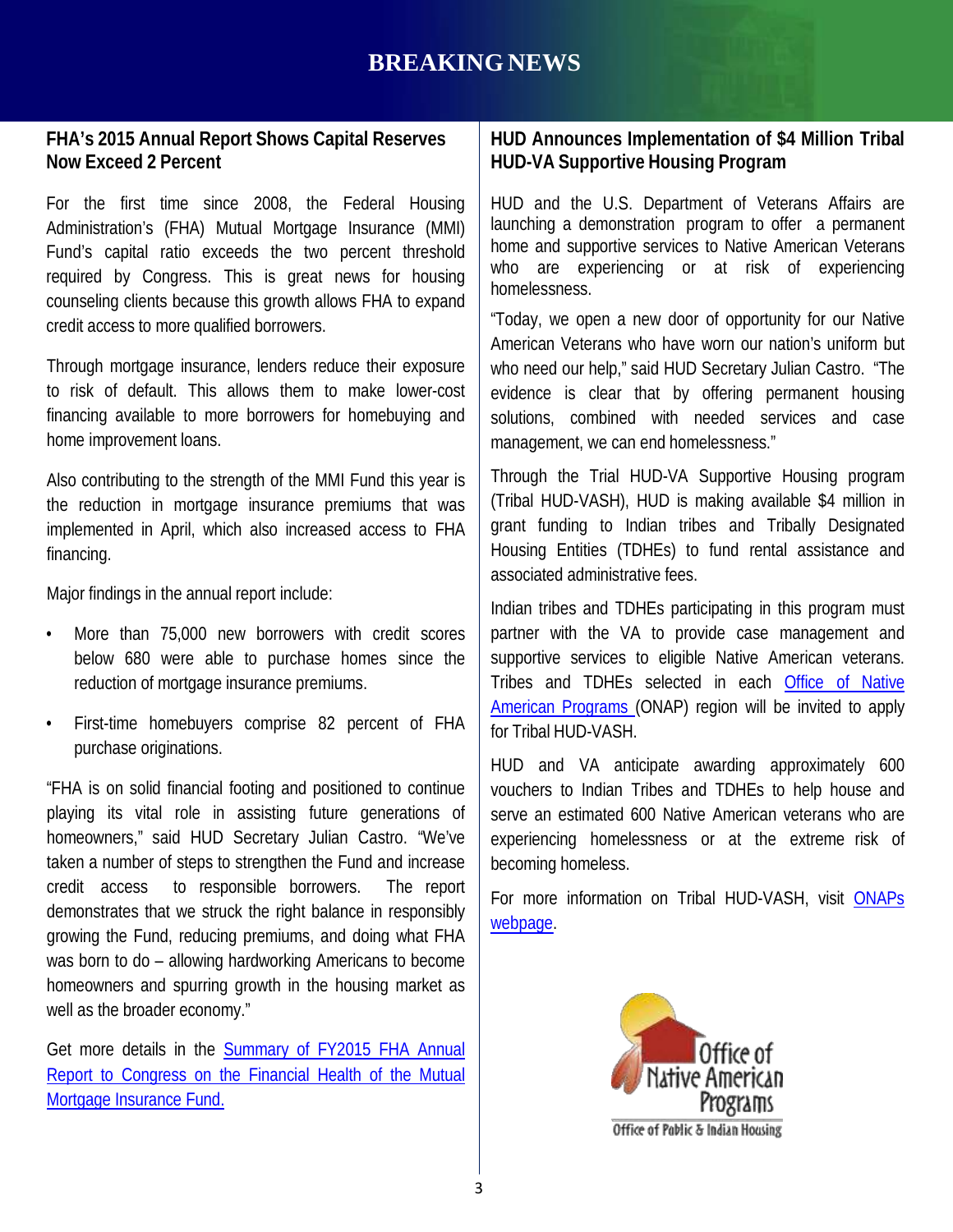#### **FEDERAL INITIATIVES WORK TO END VETERAN HOMELESSNESS**



**Washington, DC** - Two national initiatives are working to end Veteran Homelessness across the country.

#### **1. Mayors Challenge to End Veteran Homelessness**

Through the **Mayors [Challenge](http://portal.hud.gov/hudportal/HUD?src=/program_offices/comm_planning/veteran_information/mayors_challenge/) to End Veteran [Homelessness,](http://portal.hud.gov/hudportal/HUD?src=/program_offices/comm_planning/veteran_information/mayors_challenge/)** mayors and other state and local leaders across the country will marshal federal, local, and non-profit efforts to end Veteran homelessness in their communities. Ending Veteran homelessness means reaching the point where there are no Veterans sleeping on our streets and every Veteran has access to permanent housing.

Should Veterans become homeless or be at-risk of becoming homeless, communities will have the capacity to quickly connect them to the help they need to achieve housing stability. When those things are accomplished, our nation will achieve its goal. To aid the mayors in pursuit of the goal of ending homelessness among Veterans, the federal government has provided resources and enforced programs to strengthen our country's homeless assistance programs.

These resources and reforms, when implemented in local communities, can include:

- Using a **[Housing](http://www.endhomelessness.org/pages/housing_first) First** approach, which removes barriers to help Veterans obtain permanent housing as quickly as possible, without unnecessary prerequisites;
- Prioritizing the most vulnerable Veterans, especially those experiencing chronic homelessness, for **permanent supportive housing** opportunities;
- Coordinating outreach efforts to identify and engage every Veteran experiencing homelessness and focusing on achieving housing outcomes;
- Targeting **rapid re-housing** interventions, including those made possible through the VA-Supportive Services for Veteran Families program;
- Leveraging housing and services that can help Veterans who are ineligible for some of the VA's programs get into stable housing;
- Increasing early detection and access to preventive services so at-risk Veterans and their families remain stably housed; and
- Closely monitoring progress toward the goal.

#### **2. 25 Cities**

The **25 [Cities](http://www.25cities.com/) Effort** is a key federal strategy through which 25 communities are receiving technical assistance and are mobilizing local planning efforts and partnerships to create effective systems for aligning housing and services through coordinated systems to end homelessness.

Led by the [U.S. Department of Veterans Affairs \(VA\),](http://www.va.gov/homeless/25cities.asp) in partnership with the [U.S. Department of Housing and Urban](https://www.hudexchange.info/news/25-cities-effort-launched-to-assist-communities-to-end-homelessness/)  [Development \(HUD\)](https://www.hudexchange.info/news/25-cities-effort-launched-to-assist-communities-to-end-homelessness/) and the U.S. Interagency Council on [Homelessness \(USICH\),](http://usich.gov/) the aim of this Effort is to assist 25 communities in accelerating and aligning their existing efforts toward the creation of coordinated assessment and entry systems, laying the foundation for ending all homelessness, including homelessness among Veterans, in these communities.

With support from technical assistance providers, leaders and teams from each community optimize access to existing housing opportunities and in turn accelerate the number of permanent housing placements each month for Veterans experiencing homelessness and individuals experiencing chronic homelessness.

This supports community teams in setting aggressive 100 day "Rapid Results" goals – and in using these goals to stimulate innovation and increase collaboration.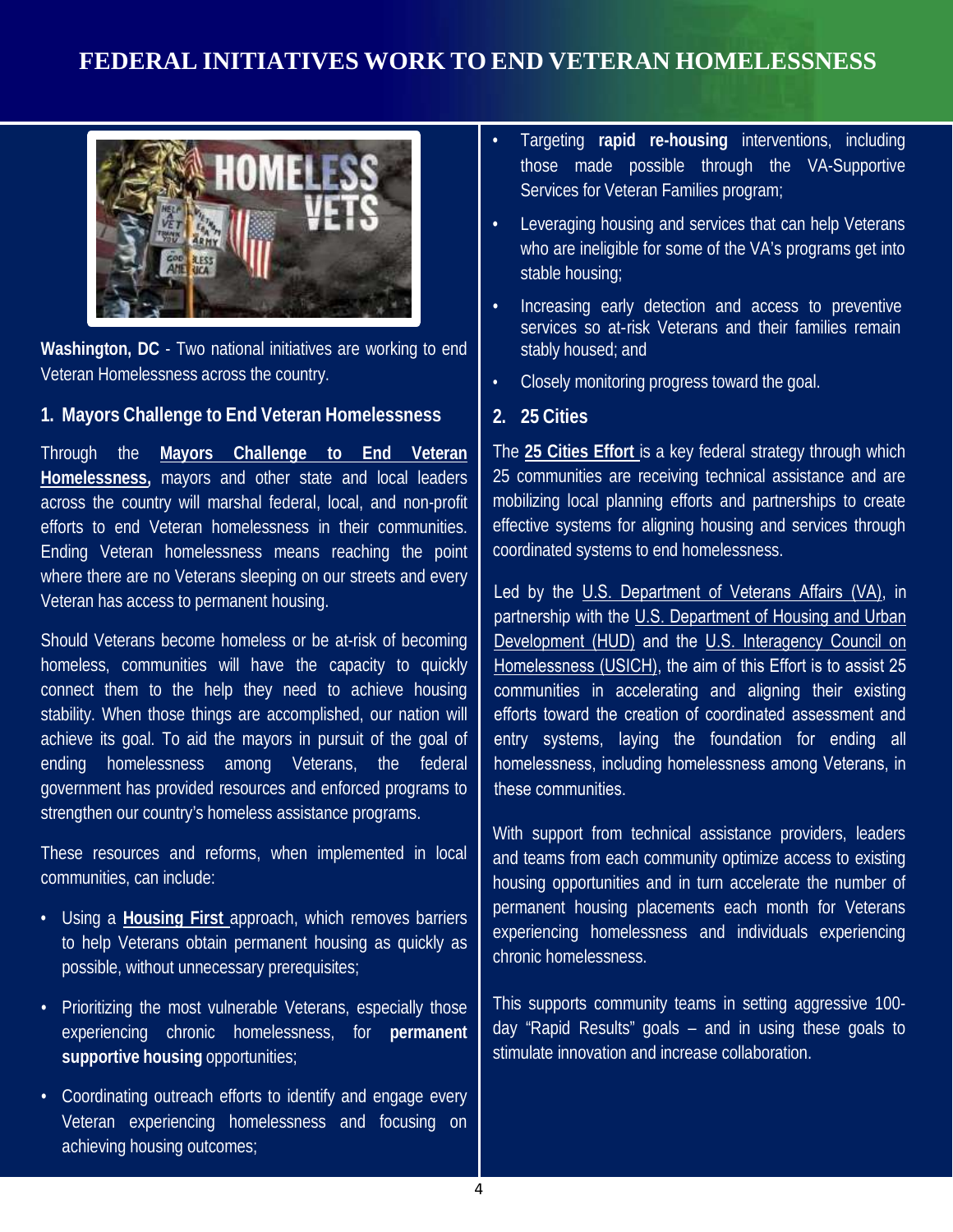#### **A NEW BEGINNING…A NEW START FOR VETERANS**



*Veronica Pruitt*

**Washington, DC** – Born and raised in Montgomery, Alabama with six siblings, Veronica Pruitt was destined for the military. "I always knew that I was going into the military. I enrolled into the Army in 2001, a year after high school. I come from a military family where my Dad, uncle, and cousins served in the Army and Marines. My Dad is a Vietnam Veteran," said Veronica. She fought in the Iraq War in a missile launch unit and was also stationed in Germany. She fell off a truck and injured her back during the four years she served and her condition worsened over time. She left the military in 2005 with an Honorable Discharge due to her medical condition.

Veronica enrolled at Auburn University in Alabama to pursue an Accounting degree the same year. Sadly, her dad fell ill and she left school to work at an area casino to care for him over the next six years. Her Dad passed in 2011 and his death took its toll as Veronica lost her job a few years later while dealing with her grief.

She moved to the Washington, DC area with her son in 2013 for a new start. Veronica lived with a friend until she was able to move into an apartment with a roommate. Unfortunately, the roommate stopped making monthly rental payments and they were evicted in 2014. Veronica survived homelessness by staying in hotels and with the support of friends and coworkers. "I started calling about services with the VA. I didn't know what services existed, so I just started calling to ask questions. I went to my doctor at the VA Medical Center and they gave me information and that's how I reached out to [Housing Counseling Services,](http://housingetc.org/)" said Veronica.

With the assistance of the **[Supportive](http://www.va.gov/homeless/ssvf/index.asp?page=/home/general_program_info_regs) Services for Veteran** Families [Program,](http://www.va.gov/homeless/ssvf/index.asp?page=/home/general_program_info_regs) she moved into her very own unit, one month after entering the program. "It's a relief. The stress is not there anymore. Worrying about money every day or feeding yourself and a kid. Making sure he has what he needs. I don't have to worry about where I will sleep at night," said Veronica. She also worked with her case manager to create a budget to sustain her finances.

Today, she resides in Fairfax County, VA and was recently promoted to a manager position at her job. Her son is beginning his sophomore year in high school.

#### **Life Lessons After Retirement**

Richard Bartel, a 66-year old veteran, joined the U.S. Navy in 1969. After serving during the Vietnam War, Richard left the military and enrolled at the University of Maryland to study Aeronautical Engineering. He landed a job at the Federal Aviation Administration where he worked for eight years. He then worked a mix of private industry, federal government, and consultant jobs until he retired from the federal government in 2012.

Things turned for the worse as Richard explained how his world unraveled. "What got me into this predicament were the circumstances of my retirement. While I was working I was making enough and I never thought I'd have trouble with retirement. Then I got hit by identity theft twice and lost everything. That was a huge blow and I retired at the same time. I was also helping other people who depended on me."

His income plummeted and Richard was unable to meet his expenses and continue to care for loved ones. He moved around and stayed with friends, and luckily ran into a VA representative who told him about the VA [Supportive](http://www.va.gov/homeless/hud-vash_eligibility.asp) Housing (VASH) [Program.](http://www.va.gov/homeless/hud-vash_eligibility.asp) "I applied and they just happened to have a slot available," said Richard. He was issued a voucher and lived in Cecil County, VA for two years before moving to Arlington County, VA for better job opportunities.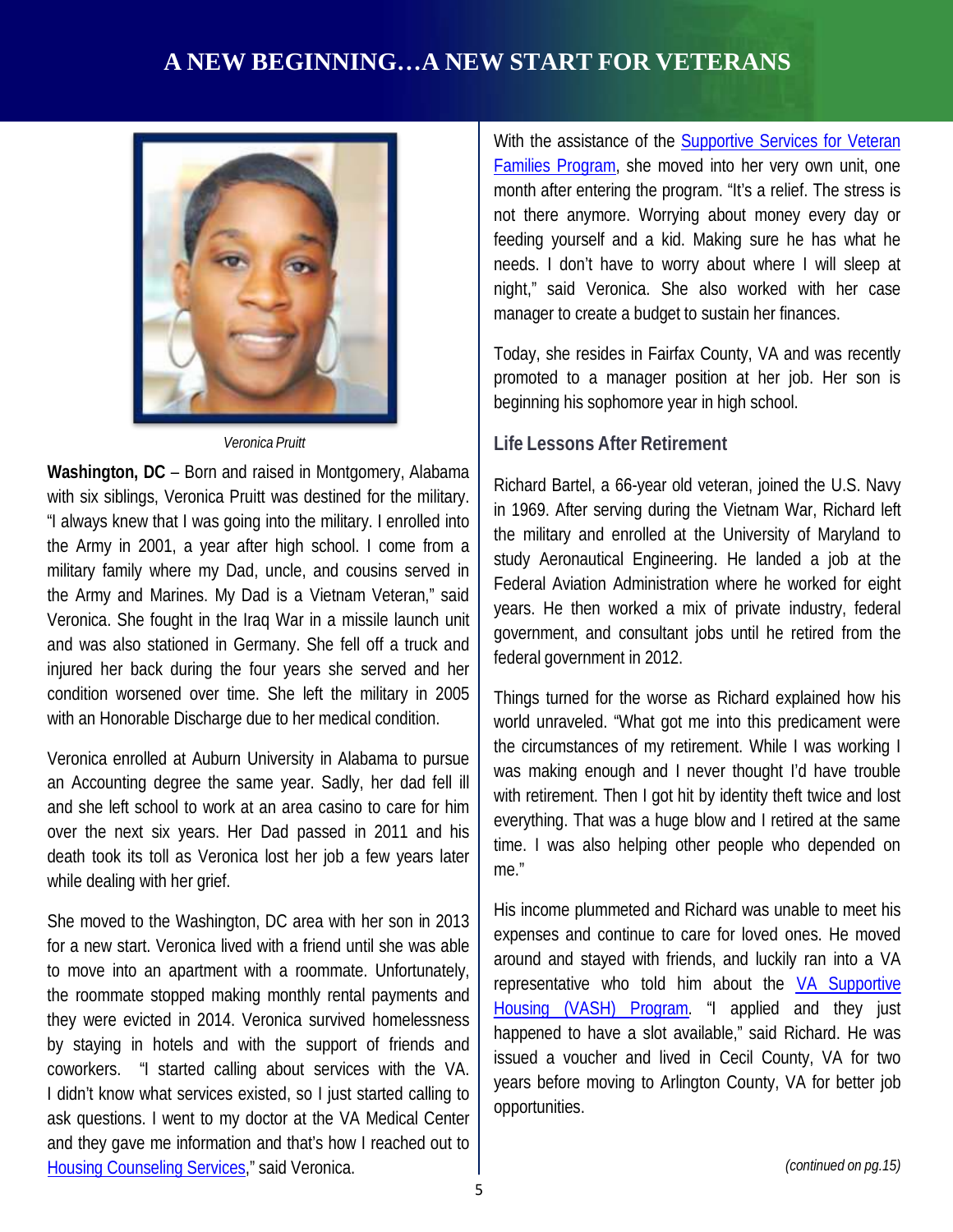#### **ONCE HOMELESS VET RECEIVES DONATED HOME**

**Detroit, MI** - "This is the best day of my life," said Vietnam Veteran Thomas Frazier, in tears after receiving the keys to a home in Redford, MI donated mortgage-free by Southwest Solutions, in partnership with Bank of America. Thomas moved into the home with his wife, Charleta and their 8-month-old son Thomas Jr.

The home had been vacant before Bank of America gave it to Southwest Solutions for rehabilitation. [Southwest](http://www.swsol.org/housing-and-homeownership/) Solutions is a HUD-approved housing counseling agency of many programs and locations gathered under one umbrella with a mission of helping individuals, families and communities succeed.

"The house was in rough shape and needed a lot of work," said Jim Budziak, realtor with Global Realty, which Southwest Solutions contracts to renovate houses donated by banks. The rehab cost was more than \$35,000 to put in a new kitchen and new bathrooms, and to make the house move-in ready. "The house is beautiful and a dream come true," said Thomas, as he paused in the kitchen after seeing the other rooms.

Thomas served in the Army for eight years as a combat medic during the Vietnam War. After leaving the service, he returned to school and became a Registered Nurse. In 2005, he had to stop working after he was diagnosed with cancer. Medical treatments ultimately enabled him to be cancer-free, but the bills and his joblessness caused him to become homeless. He turned to [Emmanuel](http://www.emmanuelhouserecovery.org/programs.html) House, an agency that provides housing and services to homeless veterans in the Detroit area.

After recovering from his illness, Thomas went to work at Emmanuel House and is now the Nursing Director, helping veterans with chronic health problems, substance abuse, and mental illness.



*Veteran Thomas Frazier (center) receives the keys to his home from Kevin Breil (right), Vice President Home Loans at Bank of America. Steve Gabrys (left), Real Estate Development Manager at Southwest Solutions, congratulates Thomas.*

"Thomas has not only served our country, but he continues to give back a lot," said Steve Gabrys, Real Estate Development Manager at Southwest Solutions. "It is our privilege to provide this home to Thomas."

Thomas was handed the keys to his home by Kevin Breil, Vice President Home Loans, Bank of America, at a special ceremony. "This key to your new home, Thomas, unlocks new possibilities for you and your family," Kevin said.

Since it began the program in 2012, Bank of America has donated more than 1,900 properties to non-profits around the country that provide homes to military veterans and first responders. The program helps to stabilize neighborhoods by taking houses that were once vacant and in need of repair and making them into quality homes for families wanting to better their lives and contribute to the community.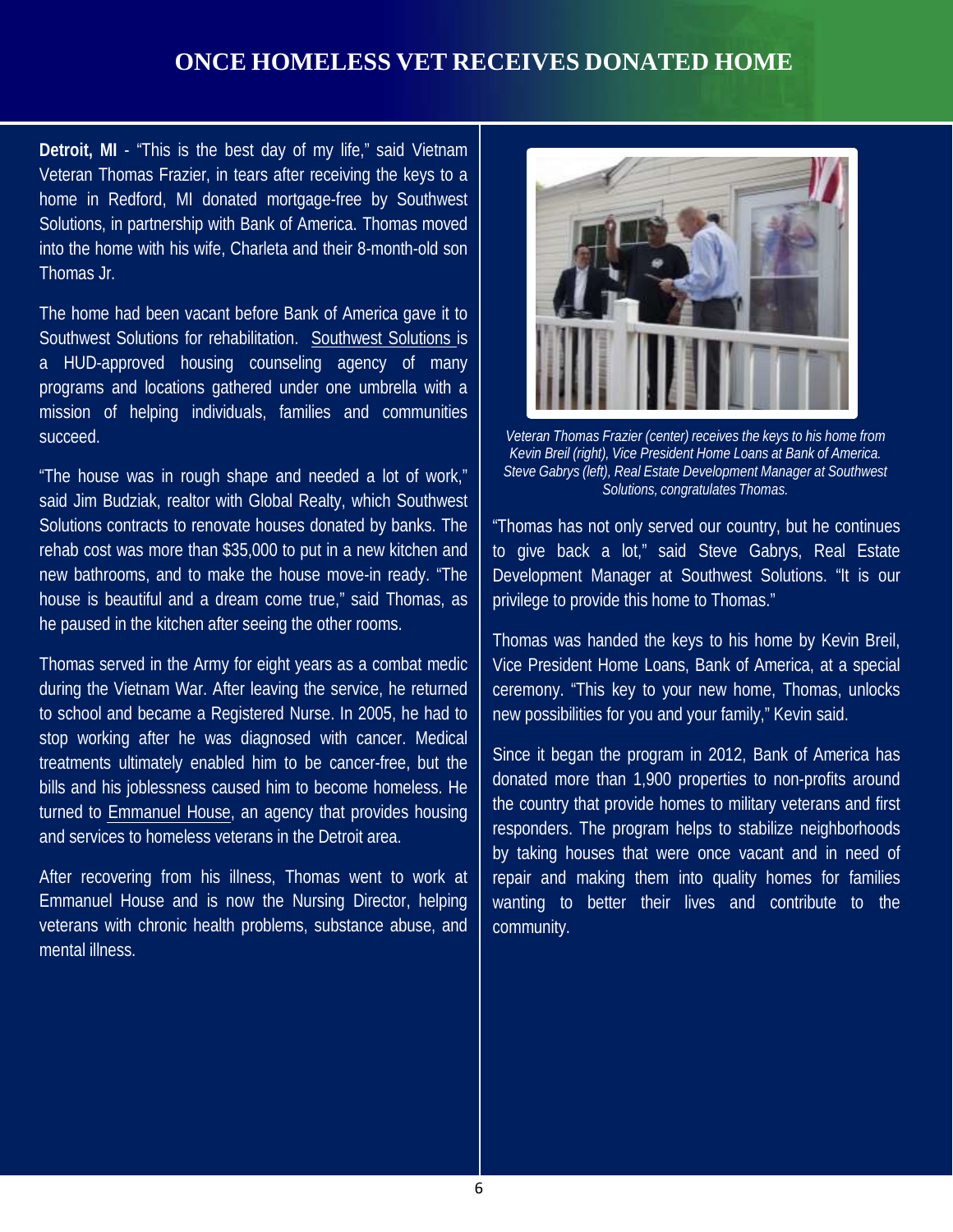#### **PARTNERING FOR SUSTAINABILITY**



**Anchorage, AK –** According to USA Today, Alaska is the fourth most expensive state in the country based on costs to live, eat, and go out on the town.<sup>1</sup> These economic pressures are felt more keenly in rural Alaska where many communities are not on power grids and depend on petroleum for heat, transportation, and electricity. More than ever before, the ability to manage and sustain personal resources is becoming a critical skill for Alaskans.

[NeighborWorks®Alaska](http://www.nwalaska.org/) knows how hard this challenge can be. Providing options for affordable housing is good, but giving people the tools to sustainably live in that housing is even better. It's why NeighborWorks®Alaska started its "Keep the Change" coaching program. The program offers monthly financial education in Anchorage and the Mat-Su Valley (a fast growing area and home of its first ever branch office).

The "Keep the [Change"](http://www.nwalaska.org/education/keep-change-0) program goals are to increase credit scores, promote regular savings, reduce overall debt, and ultimately create more opportunities for homeownership. As it expands statewide, the program is being positioned to support financial well-being in both rural and urban communities. Large sums of debt and unhealthy spending practices threaten individuals and families across the country, and these challenges are severely intensified for Alaskans who live in areas with limited economic opportunity. To address this state of affairs, NeighborWorks®Alaska sought a regional partner with whom to collaborate.

Thanks to the efforts of a former NeighborWorks®Alaska employee, the agency connected with Alaska Growth Capital, a subsidiary of Arctic Slope Regional Corporation (a private,

for-profit corporation that is owned by and represents the business interests of nearly 12,000 Iñupiat Eskimo shareholders in or originating from the villages of *Point Hope, Point Lay, Wainwright, Atqasuk, Barrow, Nuiqsut, Kaktovik, and Anaktuvuk Pass)*.

The organizations met with village sponsors of each community (sponsors are responsible for promoting and delivering economic opportunities for their respective communities) to establish trust in the work and mission.

The groups developed a custom curriculum to provide financial capability education and coaching public forums, and agreed to visit all eight member villages, once a year over a three-year period.

NeighborWorks®Alaska is excited to build on these visits. Its classes have attracted positive interest and the opportunity to meet and develop relationships with local community leaders. Its partnership with Alaska Growth Capital is part of the overall strategy to support economic and social development in all Alaskan communities by ensuring resource sustainability. NeighborWorks®Alaska Executive Director, Debe Mahoney is passionate about the next steps: "All people should have equal access to affordable housing. However, they also need the tools to take advantage of that access. We are committed to bringing those tools to our neighbors in rural Alaska."

After 35 years, NeighborWorks®Alaska knows how to meet people where they are. It has the capacity to help them over the long term achieve their goals. "We know our state, we're dedicated to improving the quality of life for all Alaskans, we understand the unique challenges of doing business here, and we have the expertise and experience to engage with clients at any point in their journey to stable housing," said Mahoney.

"Helping Alaskans sustainably manage their financial assets is a big part of this process," said Mahoney. "We are looking forward to continuing our efforts over the next two years and are hoping to develop more partnerships in other parts of Alaska."

<sup>1</sup> [7 Most Expensive States](http://www.usatoday.com/story/money/personalfinance/2014/09/13/cheat-sheet-most-expensive-states/15455129/) to Live in the U.S., USA Today, 09.13.2014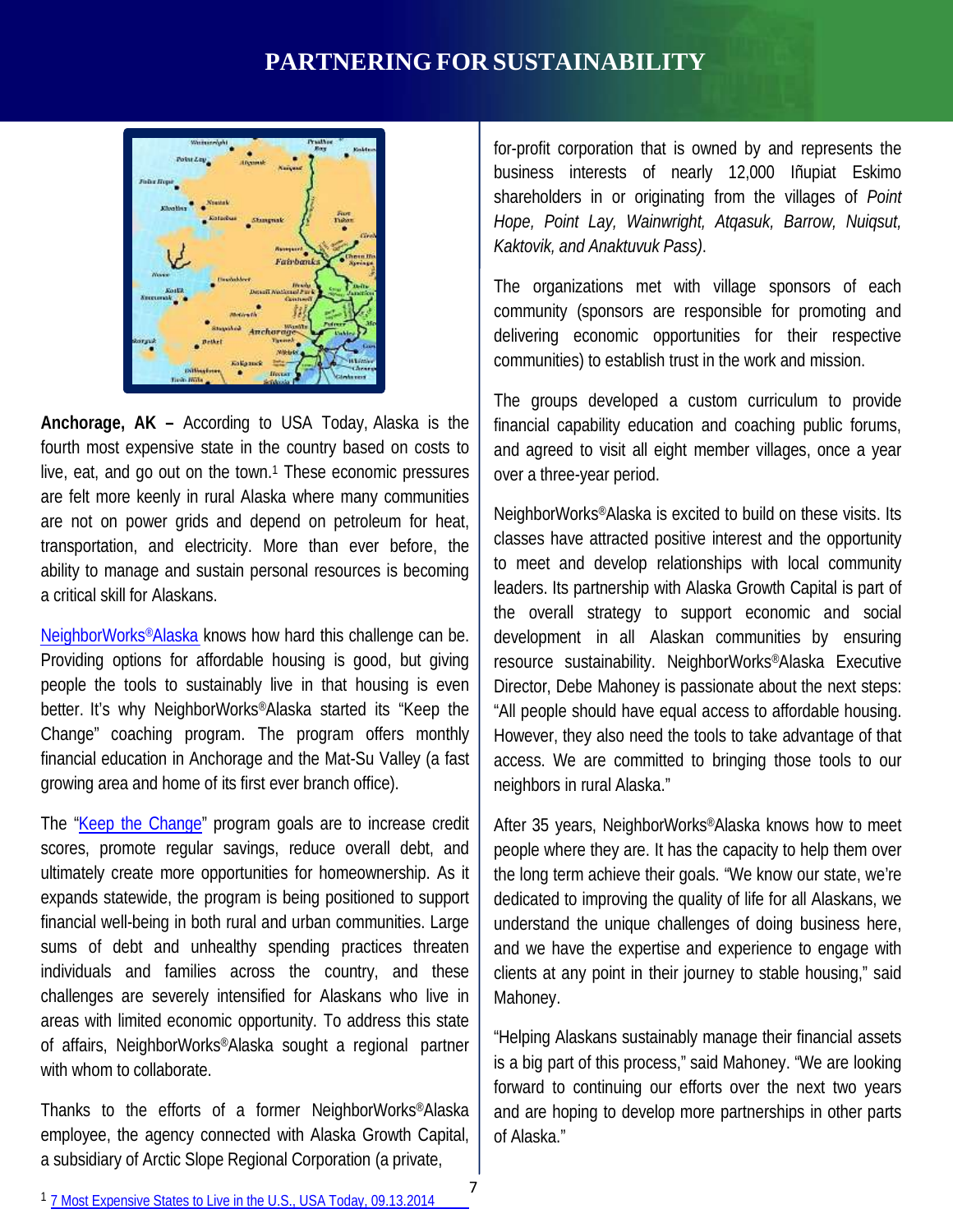#### **CLOSING THE GAP WITH NAYA FAMILY CENTER**

**Portland, OR** - The Native [American](http://nayapdx.org/) Youth and Family [Center](http://nayapdx.org/) (NAYA Family Center) was started over 40 years ago by Native parent volunteers as a way for Native families in the Portland metropolitan area to provide recreational sports and cultural opportunities for youth. In 1994, the organization received 501(c)3 non-profit status.

More than 40,000 Native American and Alaska Natives live in the Portland metro area. Some of this growth is due to Native American federal policies administered by the [Bureau](http://www.bia.gov/index.htm) of Indian [Affairs.](http://www.bia.gov/index.htm) As a result of the developing need and the community's request, NAYA Family Center began offering homeownership services in 2006. In 2010, NAYA Family Center became a HUD-approved housing counseling agency.

Through its homeownership program, NAYA Family Center provides access to counseling, homebuyer education, financial education, and Individual Development Accounts (IDA). Since the start of its homeownership programming, NAYA Family Center staff has provided homebuyer education to more than 435 households and worked with 140 families through the process of purchasing their first home.

On October 10, 2015, NAYA Family Center hosted its [10th](http://nayapdx.org/event/homeownership-fair/) Annual Native American Housing to [Homeownership Fair.](http://nayapdx.org/event/homeownership-fair/) The fair is the program's largest marketing event of the year and differentiates itself from the other homeownership fairs in Portland by providing resources for renters and homeowners, as well as homebuyers.

This year, NAYA Family Center hosted over 150 people, who received information on:

- renters' rights and fair housing,
- how to have a healthy and energy efficient home,
- fraud prevention, and
- how to become a foster parent.

Additionally, the homeownership fair provided the usual resources including access to loan officers, real estate agents and home inspectors.



In keeping with its culture, NAYA Family Center also had prizes and raffles for two \$1500 down payment assistance grants and two \$300 grants for rent or mortgage payment assistance.

This type of assistance is especially beneficial as home prices in Portland have been rapidly increasing over the past year. As of July 2015, prices were up more than 8 percent year-to-date and continue to rise. Increasing home prices, coupled with fast rising rents in the nation, make it difficult for people to save for their down payment, closing costs and other out-of-pocket costs that come along with the home.

While the City of Portland-Portland Housing Bureau and the State of Oregon-Housing and Community Services provide funds for down payment assistance, the money often isn't enough to close the gap between the homebuyer's savings and the down payment required.

NAYA Family Center and other organizations serving minority communities continue to work hard to make these very limited funds available to homebuyers and to find additional funding to close Portland's minority homeownership gap.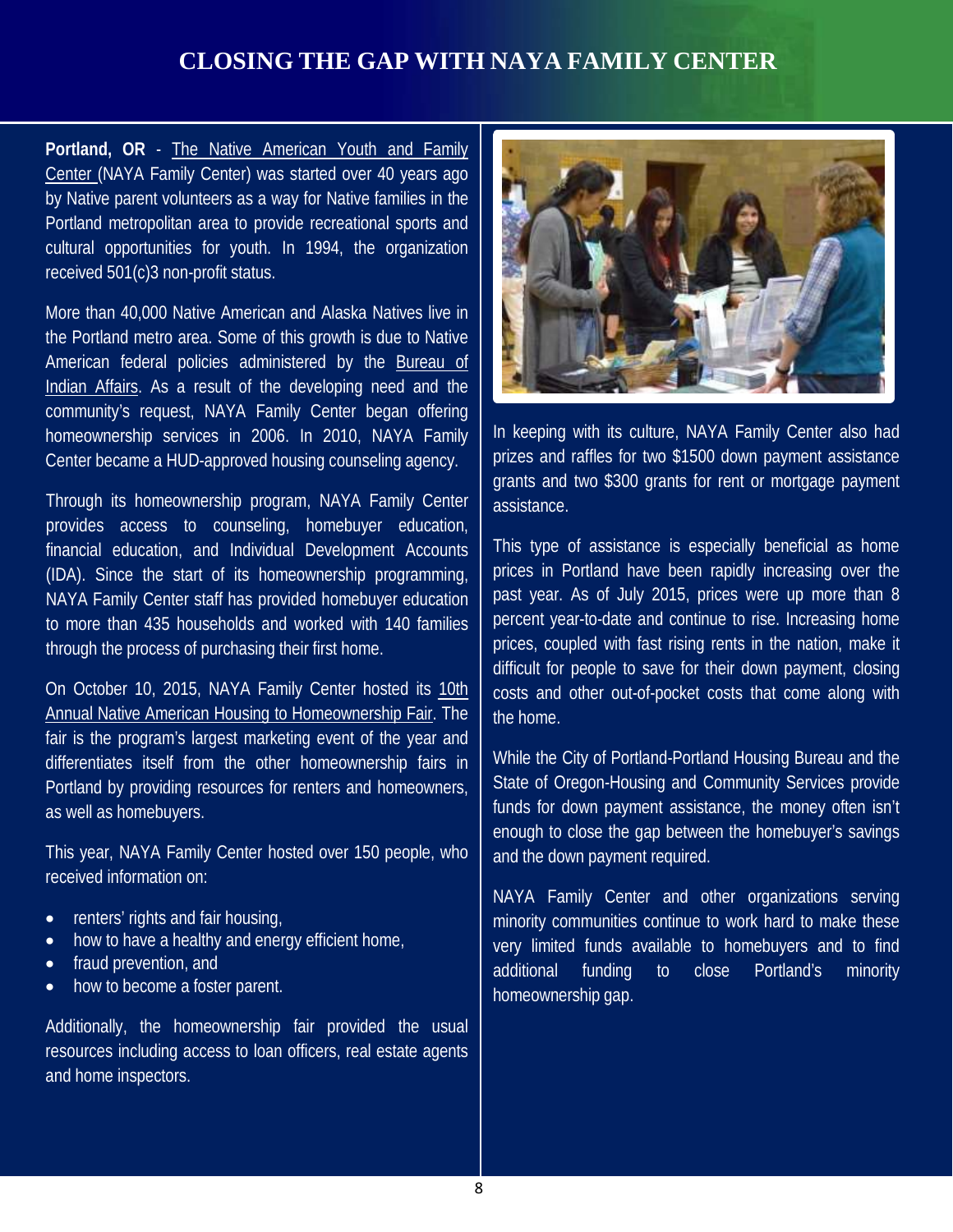#### **PROVIDING HOMEOWNERSHIP OPPORTUNITIES FOR NATIVE AMERICAN FAMILIES**

**Madison, SD** – Over the past two years, [Inter-lakes](http://www.interlakescap.com/) Community Action [Partnership](http://www.interlakescap.com/) (ICAP) has been working with the [Flandreau](http://www.santeesioux.com/) Santee Sioux Tribe (FSST) to provide homeownership opportunities for tribal members. While providing homeownership education anywhere is often challenging, working with a tribal community presents unique opportunities and challenges. This article describes ICAP's partnership with the tribe and the elements that are making this partnership work.

#### **The Partners**

Inter-lakes Community Action Partnership (ICAP) is a nonprofit agency located in Madison, South Dakota with a service area of 14 counties. ICAP successfully operates programs for Head Start, weatherization, nutrition for the elderly, transportation, homebuyer education and transitional housing for the homeless (Heartland House).

ICAP's homebuyer education program has a working relationship with the FSST located in a neighboring county. FSST has an enrollment of 756 tribal members and is committed to assisting them in accessing homeownership opportunities.

#### **Working to Achieve an Ambitious Goal**

When the Tribe was ready to move forward with homeownership for its members, they decided to purchase 10 already built homes to be delivered in nine months. Work began immediately to find 10 credit and income qualified clients. Unfortunately, credit issues were a barrier from the outset. They included judgments, collection items and delinquent loans. Many of these debts needed to be paid off in a specific time frame in order to remain qualified for one of the new homes through HUD's Section 184 [Indian Home](http://portal.hud.gov/hudportal/HUD?src=/program_offices/public_indian_housing/ih/homeownership/184) Loan [Guarantee](http://portal.hud.gov/hudportal/HUD?src=/program_offices/public_indian_housing/ih/homeownership/184) program.

Meeting income limits also were a challenge for potential homebuyers. FSST provides a per capita payment for income, which means each registered tribal member living on the reservation receives a monthly payment, from the revenue of the Royal River Casino.

#### **A Strong Partnership with the Housing Authority & South Dakota Native Homeownership Coalition**

One of the key pieces of successfully providing homeownership opportunities for FSST members is the working partnership with the Housing Authority Director, Shelli Marshall and the South [Dakota](http://sdnativehomeownershipcoalition.org/) Native [Homeownership](http://sdnativehomeownershipcoalition.org/) Coalition. The Coalition is comprised of community development finance institutions (CDFIs), Tribal Housing Authorities, state and federal agencies, non-profit agencies (Native and Non Native), housing counselors, funders, lenders, construction professionals and land lease experts. Communication among the Tribal Council, Housing Authority, the Coalition and Tribal members has proved critical to satisfy the lenders' requirements

#### **Committed Lenders**

Another major requirement for making Native American Homeownership thrive is to have a working relationship with committed lenders that are engaged in the process. Having a lender that is familiar with Native American Loan products and is quick to return phone calls and answer emails while offering assistance when needed are key components to building trust in these relationships. Homebuyer education, counseling and lender guidance, make things happen.

#### **Why the Partnership Works**

Success with Native American Homeownership is witnessed by a continued commitment in the Tribal community. Engaging working partners and developing relationships for a common goal is imperative. Jim McGuire, ICAP said, "It is rewarding to be a part of this process, as the Tribal community is building wealth through homeownership. They realize they are raising the quality of

life and the standard of living for their communities.

Tribal members take great pride in having to pass homes on to their children and grandchildren."



*Jim McGuire, Homeownership Education Program Coordinator*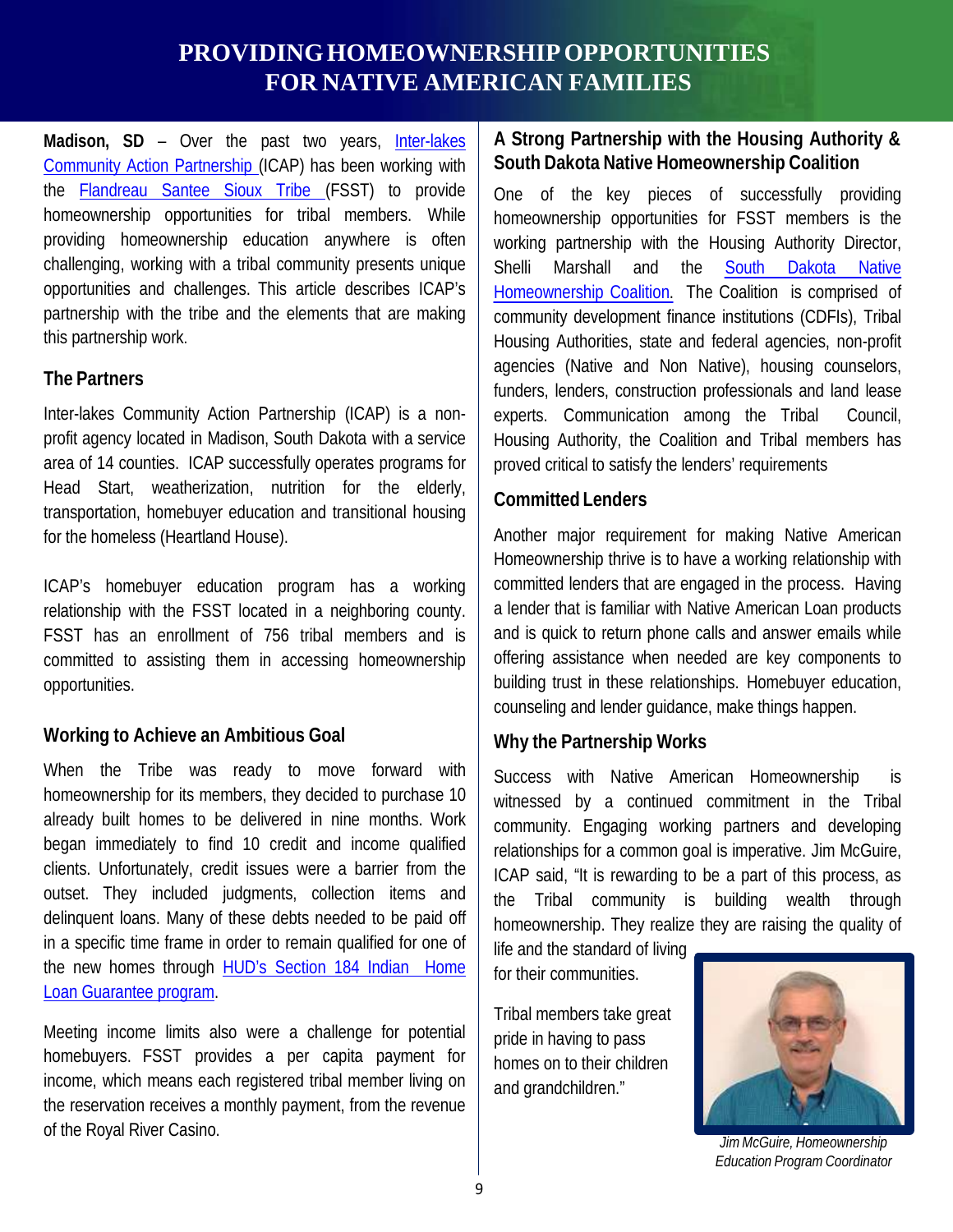#### **ANN'S STORY**

**Gray, KY** – The Kentucky [Communities Economic](http://www.kceoc.com/index.php?option=com_content&view=featured&Itemid=101&lang=en) [Opportunity](http://www.kceoc.com/index.php?option=com_content&view=featured&Itemid=101&lang=en) Council (KCEOC) is a HUD-approved Housing Counseling agency that has formally adopted the [National](http://www.homeownershipstandards.com/Home/Home.aspx) Industry Standards for [Homeownership](http://www.homeownershipstandards.com/Home/Home.aspx) Education and [Counseling,](http://www.homeownershipstandards.com/Home/Home.aspx) which are a set of guidelines focused on six core areas. KCEOC used many of these guidelines to help a client in great need. This is Ann's story.

Before coming to KCEOC in early 2014, Ann Blakely lived in unimaginable conditions in rural Knox County, KY. Her house was falling apart around her and she lived in an unsafe and hazardous environment. For example, there was no central air conditioner or way to cool her home. She used a coal stove in the winter for heat, but it was not effective. The temperature outside was the same temperature inside. She had no running water and would walk up the hill to her sister's house to get a bucket of water and bring back to wash dishes, clothes, and bathe in her sink. The septic system did not work, and if you went into the bathroom, there were so many gnats that you could not see. She put up a gnat catcher, but it did not help.

The roof was caving in and the house was sinking. The floor was not level and there were holes in the floor where one could see the ground. Boards were laid down so she could walk throughout the house. As a result of these conditions, Ann was unable to keep rodents and bugs out of her home. She had no working appliances, no cabinets to store her belongings, nothing that would make it feel like a home. Ann realized that she could no longer live like this, and had to make a change for her safety and health.

Ann came to KCEOC and applied for the HOME [Homeowner](https://www.hudexchange.info/home/topics/homeowner-rehabilitation/) [Rehabilitation](https://www.hudexchange.info/home/topics/homeowner-rehabilitation/) Program. After an examination of her house and finances, Ann was approved for the program. Through a HOME demolition/reconstruction homeowner rehabilitation project, KCEOC completely tore down the house and started from ground zero. The total project costs, including financing and volunteer labor and material was \$123,035. Funding sources included:

- $\bullet$  HOME funds = \$60,000
- USDA Rural Development = \$54,775
- Appalachian Regional Commission = \$5,000
- Federal Home Loan Bank = \$1,000



During the building period, KCEOC provided Ann with an apartment. As one can imagine, compared to her previous circumstances, the apartment was great. She was able to enjoy it until her new house was completed in April, 2015.

Ann inherited her parents' home that was built in c1955. She never carried a mortgage and was not aware of what is required to be a homeowner. Over the years, Ann felt as though she was living in a prison with no basic necessities. Being a low-income individual, Ann did not see change as a possibility.

Through the housing counseling program Ann learned how to think like a homeowner. She learned about home maintenance, budgeting, savings, the homebuying process, and all aspects of a mortgage payment, which gave her the skills to become a successful homeowner.

The housing counseling program allowed Ann to obtain a new found confidence, pride, enjoyment, and independence. She can leave her home now knowing the processes she needs to take to care for her home, and an understanding of the resources available to her. She broke through the walls of poverty that bound her, and prevailed in a new place that she can call home.

Ann says this changed her life immensely and forever. Also, she is excited to keep her house clean, and not have to sweep up coal. She will no longer have to make the long walk to get water. She can now wash her clothes in her brand new front load washer, dry her clothes thoroughly, cook dinner at night, store her belongings, use the restroom in the house, bathe, and lay her head to rest at night, knowing she is safe and has a stable roof over her head.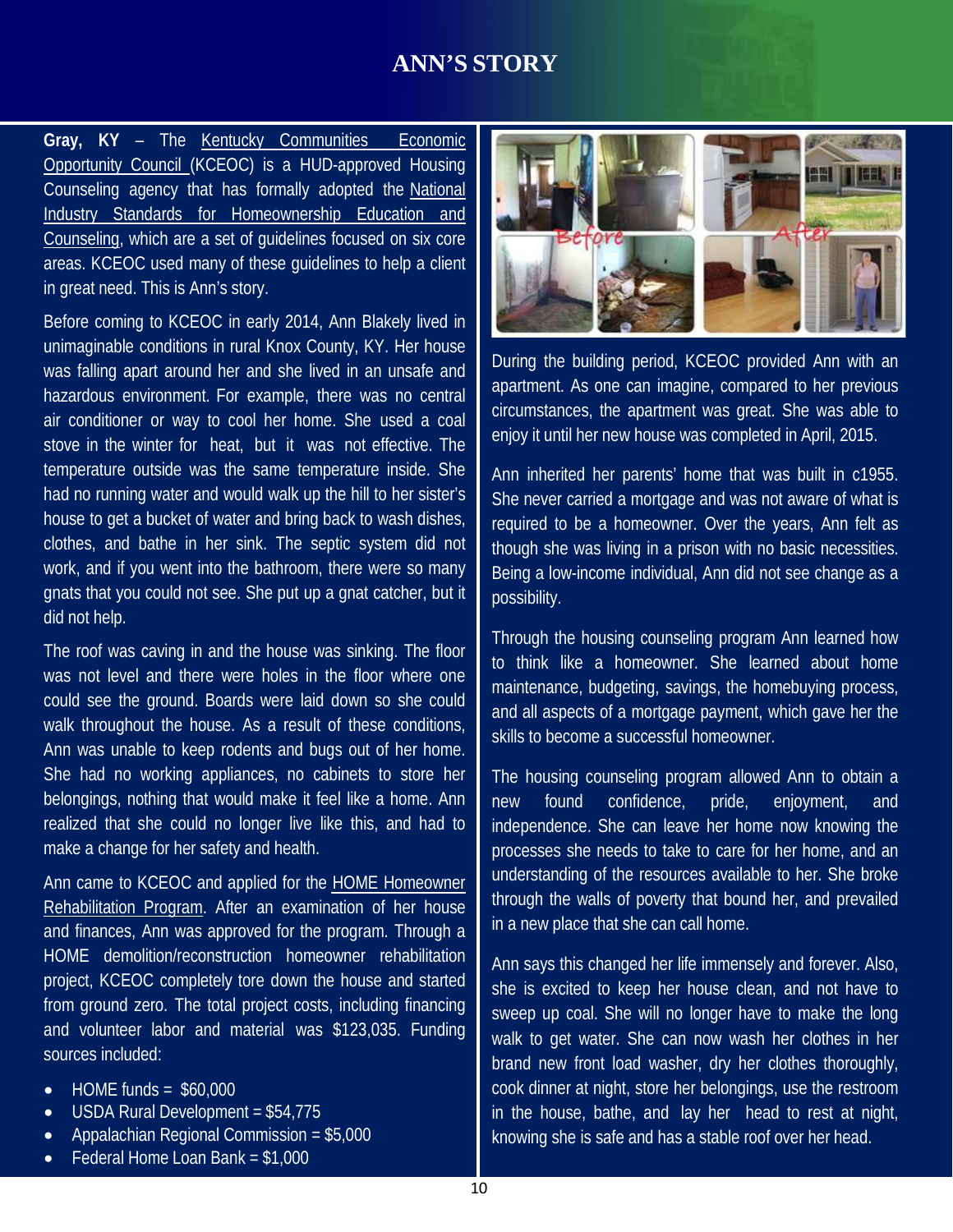#### **CHAMPION OF SERVICE**

**Las Vegas, NV** - [Chicanos](http://cplc.org/) Por La Causa (CPLC) is a HUDapproved housing counseling agency with more than 30 years of experience. Located in Arizona and Nevada, CPLC provides housing counseling services designed to help individuals and families acquire relevant information to make sound decisions, identify affordable housing options, and maintain stability. CPLC assists clients experiencing a variety of housing issues including landlord-tenant conflicts, mortgage delinquency, pending foreclosure and incidents of fraud. CPLC's Las Vegas office shared the following success story that highlights the agency's commitment to long term help for its clients.

Armando Flores is a 61-year old Navy Veteran who served in the military for 19 years. He came to CPLC in September 2014 for help with mortgage serious delinquency due to loss of income. His first mortgage payment was \$1,090.64 with an interest rate of 6 percent. He also had a second lien.

Mr. Flores met with CPLC housing counselor Rosa Leon, who provided a financial analysis, helped prepare a homeowner assistance packet, and submitted a modification request through the [Hope](https://www.hopeloanportal.org/) Loan Port. On November 1, 2014, Mr. Flores received a Trial Plan reducing his monthly payment to \$810.07 and interest rate to 4.5 percent. What followed was a final Home Affordable [Modification](https://www.makinghomeaffordable.gov/steps/Pages/step-2-program-hamp.aspx) Program (HAMP) modification on December 10, 2014 that resulted in a new loan term of 40 years, a new principal balance. Mr. Flores was very pleased with the modification.

He returned to CPLC in August 2015 to request assistance with his second loan of \$34,102.09 with an interest rate of 8.850 percent. Mr. Flores had experienced another reduction in income and was afraid to default on his mortgage responsibility. This time, Counselor Rosa determined that he may be eligible for a principal reduction under the state's [Hardest](http://www.treasury.gov/initiatives/financial-stability/TARP-Programs/housing/hhf/Pages/default.aspx) Hit Fund program. She helped Mr. Flores complete the online application for the Principal Reduction program and the Second Mortgage Reduction program.

Mr. Flores was approved and on October 19, 2015, he signed the new title documents. His new terms included a principal reduction on his first mortgage and a second mortgage reduction.

With CPLC's help, [Nevada's](http://nevadahardesthitfund.nv.gov/) Hardest Hit Fund program completely eliminated Mr. Flores' 2nd mortgage. He was extremely pleased and happy with CPLC's services, assistance and results.



**Rosa Leon** has been a housing counselor for over seven years. She currently counsels Clark County, Nevada residents in mortgage default and pre-purchase at CPLC's Las Vegas office. As a housing counselor, Rosa takes on every client with complete compassion and dedication. She is a self-motivated individual who takes the lead when the opportunity arises.

Rosa is visible in the community representing CPLC's Housing Counseling Program and showing support to all network partners. She also conducts the Spanish Home Buyer Education Workshop, counsels on credit, and screens and submits [Workforce](http://wishloanprogram.com/about-the-wish-grant/) Initiative Subsidy for [Homeownership](http://wishloanprogram.com/about-the-wish-grant/) (WISH) applications.

According to her coworkers, Rosa comes into work every day with a positive attitude and a high level of enthusiasm ready and willing to answer client questions and concerns. She is continuously striving to become a more knowledgeable counselor and maintains current [NeighborWorks®Institute](http://neighborworks.org/Training-Services) and NCLR [Homeownership](http://mynhn.nclr.org/index.cfm?fuseaction=Page.viewPage&pageId=719&parentID=632&nodeID=2) [Network](http://mynhn.nclr.org/index.cfm?fuseaction=Page.viewPage&pageId=719&parentID=632&nodeID=2) Training certifications.

On a personal note, Rosa is a proud Mother of four boys, one of which is currently serving a four-year term in the U.S. Marine Corps.

> **Congratulations Rosa Leon, You Are a Champion of Service!**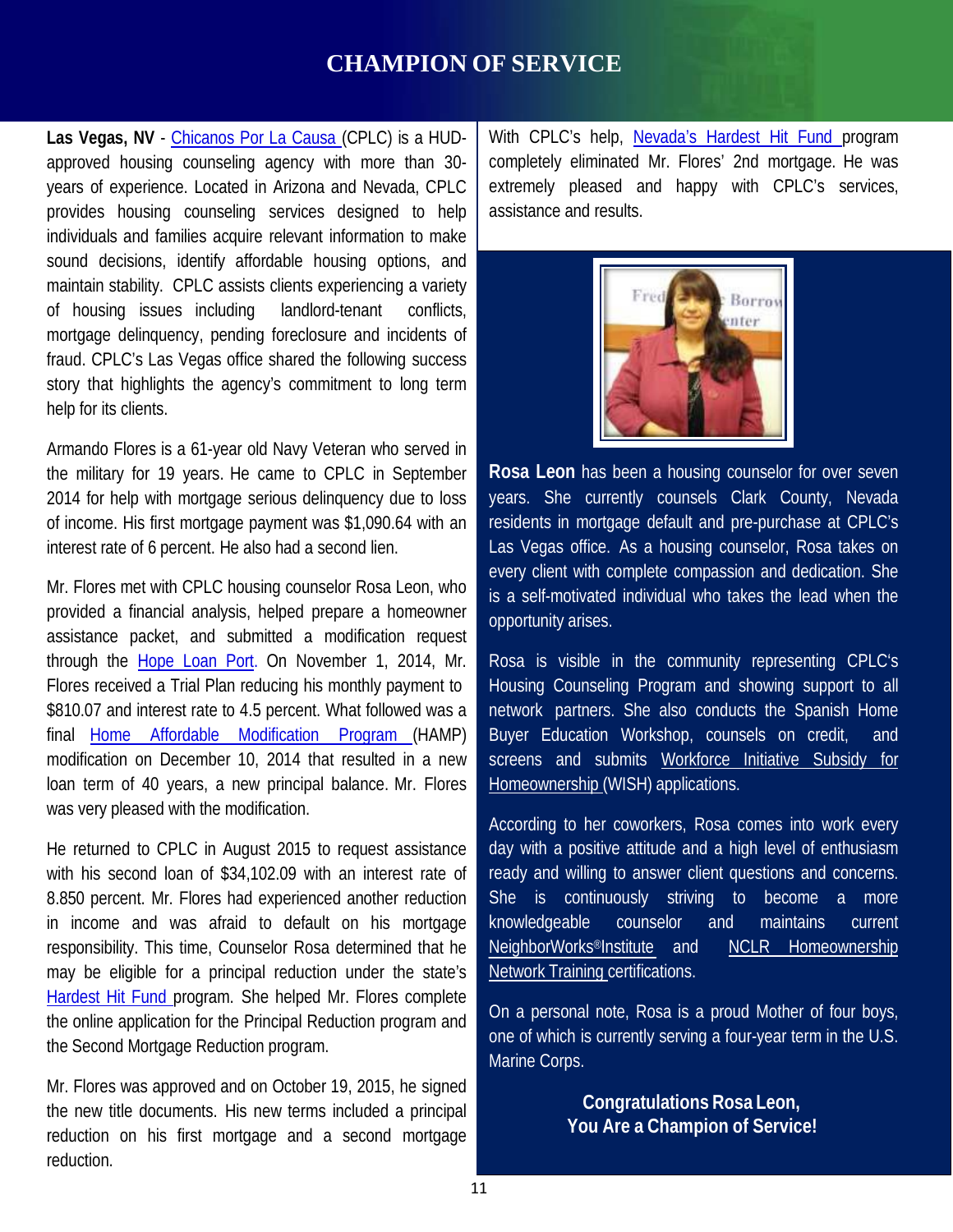#### **INQUIRING MINDS WANT TO KNOW**



housing counselors when counseling clients that are active military service members or veterans. This month's segment will feature useful information for **Q: What is the HUD-VASH program?**

#### **Q: What is the Servicemembers Civil Relief Act (SCRA)?**

**A:** This act provides for the temporary suspension of judicial and administrative proceedings and transactions that may adversely affect the civil rights of service members during their military service.1 The act applies to mortgage, rental, and credit card obligations incurred prior to enlistment or report for a tour of duty. Examples of relief include reduction in interest rate to a maximum of six percent during the period of duty for mortgages and outstanding credit card debt. Other housing relief options may include terminations of rental leases and postponing evictions.

The provisions of the SCRA apply to active duty military personnel of the Army, Navy, Marine Corps, Air Force, Coast Guard; commissioned officers of the Public Health Service and the National Oceanic and Atmospheric Administration who are engaged in active service; reservists ordered to report for military service; persons ordered to report for induction under the **Military Selective Service Act**; guardsmen called to active service for more than 30 consecutive days who had a mortgage obligation prior to enlistment or induction for an initial tour of duty or prior to recall after a break in service when subsequently ordered to active duty. In limited situations, dependents of service members are also entitled to protections.

For more details on the act, please refer to: [Questions &](http://portal.hud.gov/hudportal/HUD?src=/program_offices/housing/sfh/nsc/qasscra2) Answers for Lenders Regarding the [Servicemembers](http://portal.hud.gov/hudportal/HUD?src=/program_offices/housing/sfh/nsc/qasscra2) Civil [Relief](http://portal.hud.gov/hudportal/HUD?src=/program_offices/housing/sfh/nsc/qasscra2) Act of 2003. The act can also be found at: Servicemembers Civil [Relief Act of 2003.](http://www.justice.gov/sites/default/files/crt/legacy/2011/03/23/scratext.pdf) 

**A:** The HUD-Veterans Affairs Supportive Housing (HUD-VASH) program combines Housing Choice Voucher (HCV) rental assistance for homeless Veterans with case management and clinical services provided by the Department of Veterans Affairs (VA). VA provides these services for participating Veterans at VA medical centers (VAMCs) and community-based outreach clinics (CBOCs). Since the program's launch in 2008, a total of 79,000 vouchers have been awarded by HUD.

Eligible families are homeless Veterans and their families that are referred to participating Public Housing Authorities (PHAs) that partner with VAMCs or CBOCs. Before making referrals to PHAs, VA staff screen families according to the VA's screening criteria and in compliance with federal nondiscrimination and civil rights laws.

For specific details review the: [HUD-VASH](http://portal.hud.gov/hudportal/documents/huddoc?id=vash-referguide2012-10.pdf) Reference [Guide-Requirements.](http://portal.hud.gov/hudportal/documents/huddoc?id=vash-referguide2012-10.pdf) Get more information on the program including links to participating PHAs, best practices, and related notices and guidance at: [HUD-](http://portal.hud.gov/hudportal/HUD?src=/program_offices/public_indian_housing/programs/hcv/vash)VASH [Vouchers](http://portal.hud.gov/hudportal/HUD?src=/program_offices/public_indian_housing/programs/hcv/vash) Overview.

#### **Q: Where can I find more information about foreclosure avoidance options available to Veterans with a VA-Guaranteed Home Loan?**

**A:** Mortgagors with [VA-Guaranteed](http://www.benefits.va.gov/homeloans/resources_payments.asp) home loans may be eligible for relief options including special forbearance, loan modification, additional time to arrange a private sale, short sale, or deed-in-lieu of foreclosure. According to general guidance posted on the VA's website, the servicer has the primary responsibility to resolve the default. However, in cases where the servicer is unable to help the Veteran borrower, he or she can contact the VA at (877) 827-3702.

<sup>1</sup> Servicemembers Civil Relief Act, § 502. Purpose (2)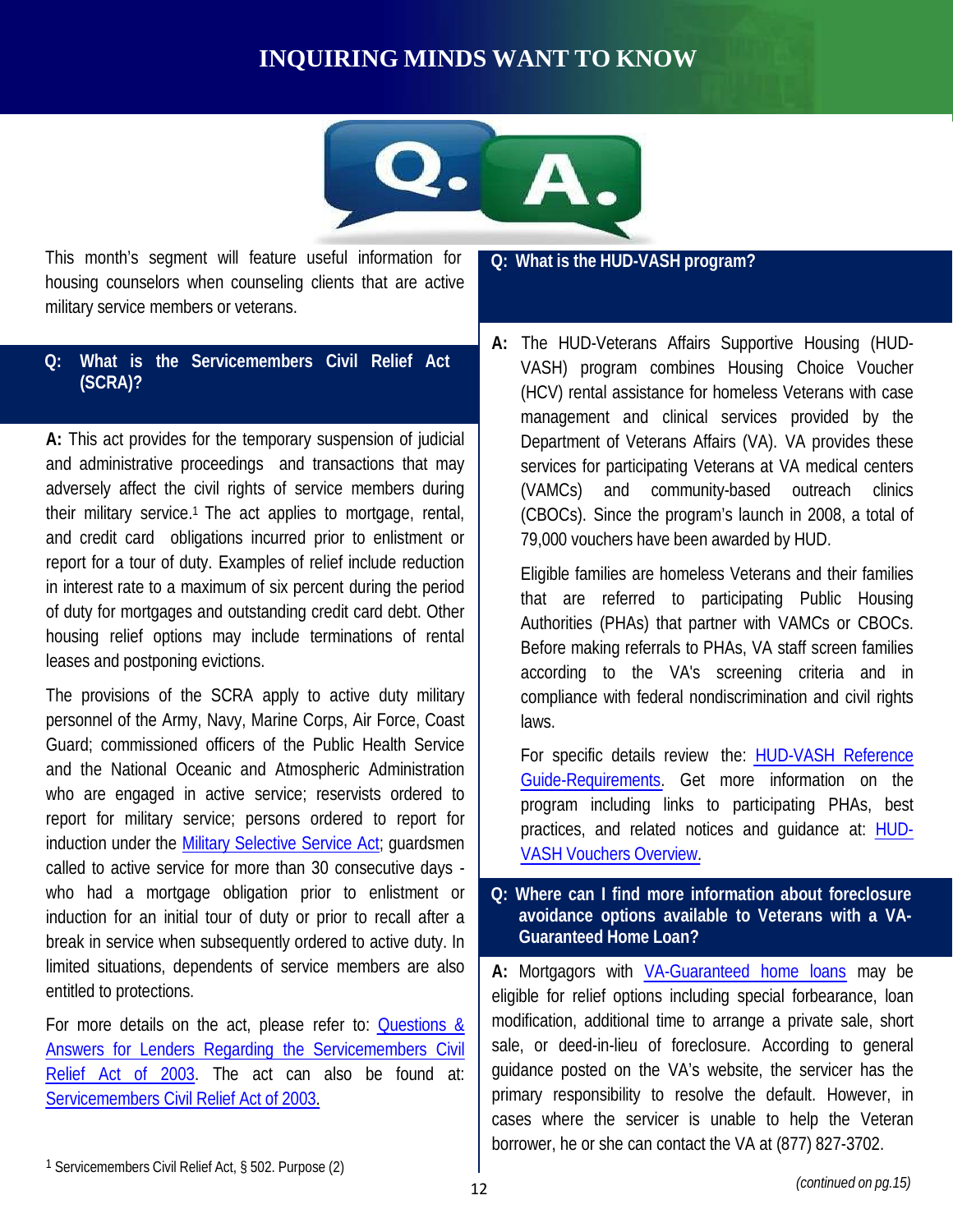#### **SUCCESS STORY**

#### **Single Dad Meets Hard Times**

**Medford, OR -** Michael McIntire, a 46-year old Marine Corps veteran and single dad, thought he had life figured out. After serving five years in the military he attained a good paying job in Texas that provided a nice lifestyle for himself, his 7-year old son and child support to his second son living in Oregon. That was until work slowed down.

Michael knew he had to make some changes with work and his personal life. He missed his son in Oregon and thought moving out west could reunite his family. So he packed up and made the move to Oregon.

Michael immediately found temporary lodging with his ex-inlaws. He looked for work and although jobs seemed to be scarce, he soon found a part-time position and was feeling pretty good about the move.

Then, three months later he was told to find somewhere else to live. His ex-in-laws were selling their home and moving away. He knew his part-time job would not provide enough income for his family to live on. With \$170 deducted weekly for child support he would only have \$350 every two weeks to provide for his family.

Michael immediately started looking around for some kind of financial assistance. He said, "I knew if I couldn't find help I would lose my son and become homeless. So I called around, learned of ACCESS and went straight to the office to see if they could help me."

"I found out if you meet the requirements and are willing to take the necessary steps that ACCESS can help you. I then called the Housing Authority and they helped me find a family friendly apartment complex called 'Freedom Square Apartments,' a nice place, only a year old with new appliances. Through ACCESS I was able to get help with a security deposit, rental assistance and electric bill assistance. We feel very fortunate."

Michael recently received a promotion at work, from part-time to full-time. He has completed all ACCESS assistance programs and is now able to meet his financial responsibilities on his own. "ACCESS helped me keep my family together.



They provided a way for us to have a home and saw us through a tough time. If it weren't for ACCESS I don't know where we would be right now," Michael commented.

"Thank you ACCESS for helping my family till I got back on my feet. You are a God Send."

#### *Michael McIntire & Boys*



*The Bridge* has established a *Testimonial Bank* that will provide success stories for reference in governmental speeches and publications. We would like to highlight your success stories as part of our effort to demonstrate the value of housing counseling and the positive impact housing counseling has on helping families make informed housing choices. Please share your success stories by submitting them to: [thebridge@hud.gov](mailto:thebridge@hud.gov)**.**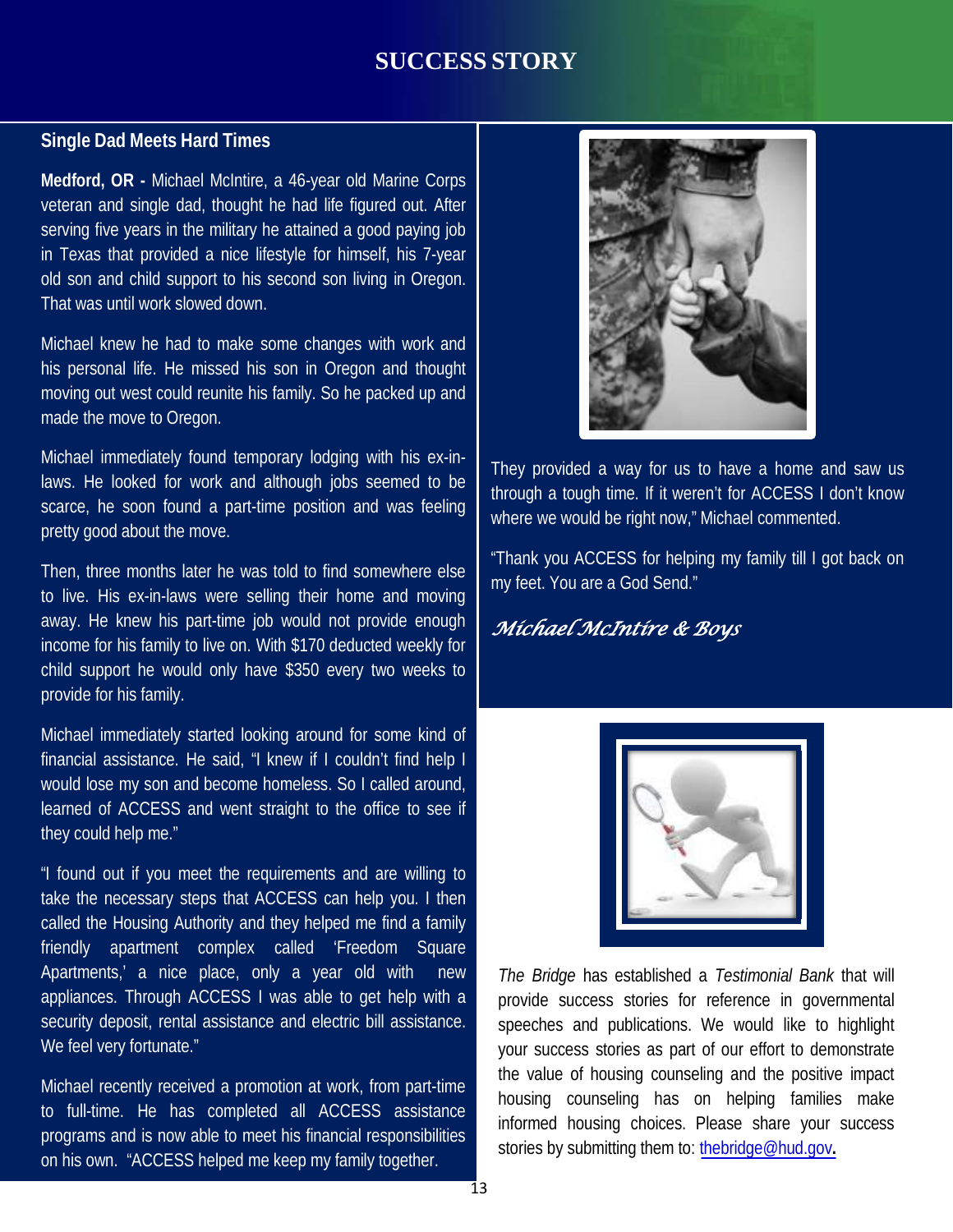#### **SUCCESS STORY**

#### **Turning Tragedy Into Triumph**



*Rose & Kenneth Diggs*

**Washington, DC** - Kenneth Diggs is a lifelong DC resident who was drafted into the military in 1969 at the age of 19. He served 13-months in combat missions in Vietnam. After returning stateside, he continued to serve until 1972 when he was honorably discharged. After leaving the military, Diggs faced a host of issues. "It was difficult for me to adjust. I still struggle with PTSD. I still struggle with the combat experience," said Diggs.

Kenneth returned to his job at the post office and faced challenges transitioning into life outside of combat. As a result, he left his job at the post office and was hired as a guard at the Smithsonian. He continued to struggle with adjusting to civilian life and the effects of war lingered to complicate his life at home as well.

One early morning in March, Kenneth and his wife, Rose, awoke to a fire in their Northeast DC apartment building. In the unit below them, two young boys were playing with matches, ignited a mattress on fire, and moments later the entire unit was engulfed in flames. "We were in our bedroom and smelled smoke. Then we came out into the living room and you could see it. And when I opened the front door, it was inundated. There was smoke everywhere. You couldn't see anything," said Rose.

Everyone got out of the building safely, yet the building was condemned and they were left homeless. The Red Cross provided a temporary hotel voucher and money for food, but their unit and belongings were destroyed and they had nowhere to go.

Diggs explained, "Being in our 60s, the sense of panic in not knowing where we're going to live was horrible." They called the VA [Community](http://www.washingtondc.va.gov/locations/Community_Resource_and_Referral_Center_CRRC.asp) Resource and Referral Center (CRRC), which referred them to the Housing Counseling Services SSVF Program.

After working with Valerie Talford, their SSVF case manager, Rose said, "The one thing about her is she has such a calming effect. She said the agency would do everything they could to assist us. To me, I felt a sense of spirituality about her that was comforting. I have been to places where it's like they're doing you a favor and you better just accept whatever they say. Valerie assured us to just hang in there and treated us with respect and concern."

Rose and Kenneth secured permanent housing within two months and the SSVF Program provided security deposit and first month's rent assistance after locating a unit in a nearby neighborhood. Valerie worked with them to establish a budget, navigate the housing search and lease-up process, and obtain renter's insurance for their new unit.

"You know when they say God takes something away from you, that he gives it back to you three times better? He did. Our new unit has a back door and plenty of space," said Diggs. "I feel blessed. This is much better than where we were. The resources that were out there really panned out. The people we ran across were really genuine about what they were doing. For us, it was God sent," added Rose.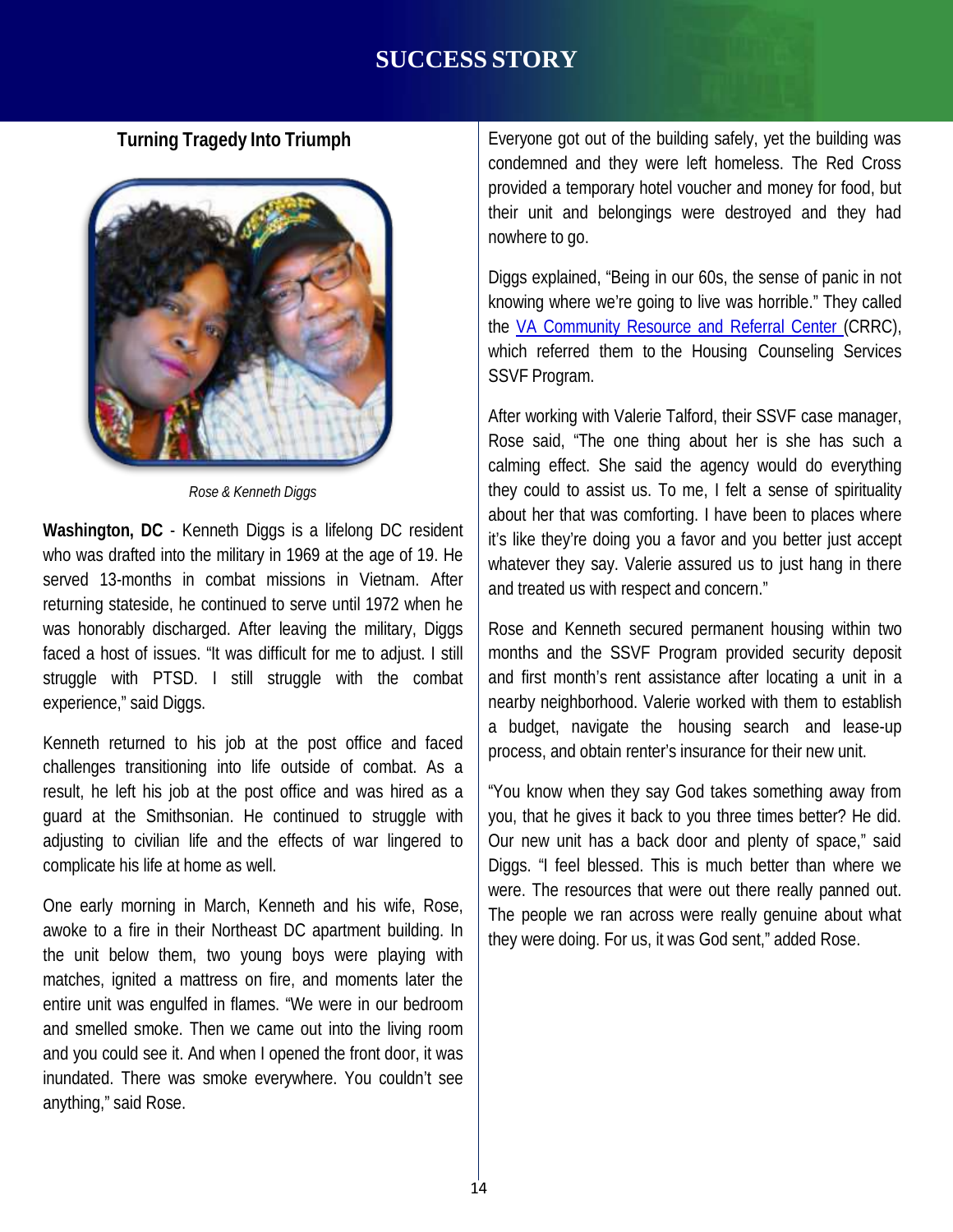#### **SUCCESS STORY**

*(continued from pg. 5, Life Lessons After Retirement)*



Richard reached out to Housing Counseling Services in April after locating an available condo owned by a fellow veteran. He only had three days before his voucher expired in Arlington County. HCS was able to provide security deposit assistance in time for him to move into the unit.

"The assistance is crucial. The work you do is crucial for the whole process. Without it, it's like taking one leg off a threelegged chair. If I didn't have your support, I wouldn't have been in my unit today and my voucher would've expired," said Richard. He explained, "The coordination and support network worked. I also had to take initiative and not feel sorry for myself."

After being stably housed, Richard paused when trying to describe the feeling, "You get this great sense of relief and you don't even want to leave for the first few weeks. You just sit around looking at your boxes wondering how you got here." Richard frequents the Arlington Mill Community Center one block away from his apartment and he hopes to give back to less fortunate veterans by volunteering as a mentor.

He advises fellow veterans who are preparing for life after retirement, "You need to plan for the sudden 60 percent drop in income overnight when retiring. Also, developing a daily routine prevents depression and presents opportunities."

*(continued from pg. 1, Returning Veteran Gets Back on His Feet)*

Down on his luck, Steve purchased a car and lived out of it until he found out that his car was a stolen vehicle. He returned the car to its rightful owner and secured a part-time job at a storage facility where he traded work for a few hours of sleep each day in the company's R.V. The majority of his belongings were in a storage unit, some four hours away in Portland.

Steve had no place to call his own. Hope for recovering from his PTSD and moving on with his life seemed very slim, until he learned of the ACCESS SSVF program. The program offers veterans assistance with rental or security deposits, utilities, job search, child care, and clothing or tools needed for work.

The SSVF program assisted Steve with enrolling into college and getting his GI [Bill,](http://www.benefits.va.gov/gibill/post911_gibill.asp) which pays 100 percent of schooling and housing. Thanks to ACCESS, Steve has his own apartment and all his belongings were moved to his new home. Steve is working toward his college degree in auto mechanics and is in a better situation to help cope with his PTSD.



*(continued from pg. 12, Inquiring Minds Want to Know)*

to reach the nearest Loan Guaranty office. Housing counselors may contact the VA on behalf of their clients with either a verbal or written authorization from the client.

General information on VA-Guaranteed home loan mortgage retention options can be found at the VA website. Select the link for "Mortgage [Delinquency Assistance"](http://www.benefits.va.gov/homeloans/resources_payments.asp) for more detailed information.

15 **Please send your nominations by the 20th of each month to:** [thebridge@hud.gov.](mailto:thebridge@hud.gov)THE BRIDGE is pleased to recognize Champions of Service who have provided exemplary service in the Housing Counseling arena and Success Stories highlighting client's achievements. Nominations of persons both inside and outside of HUD are welcomed.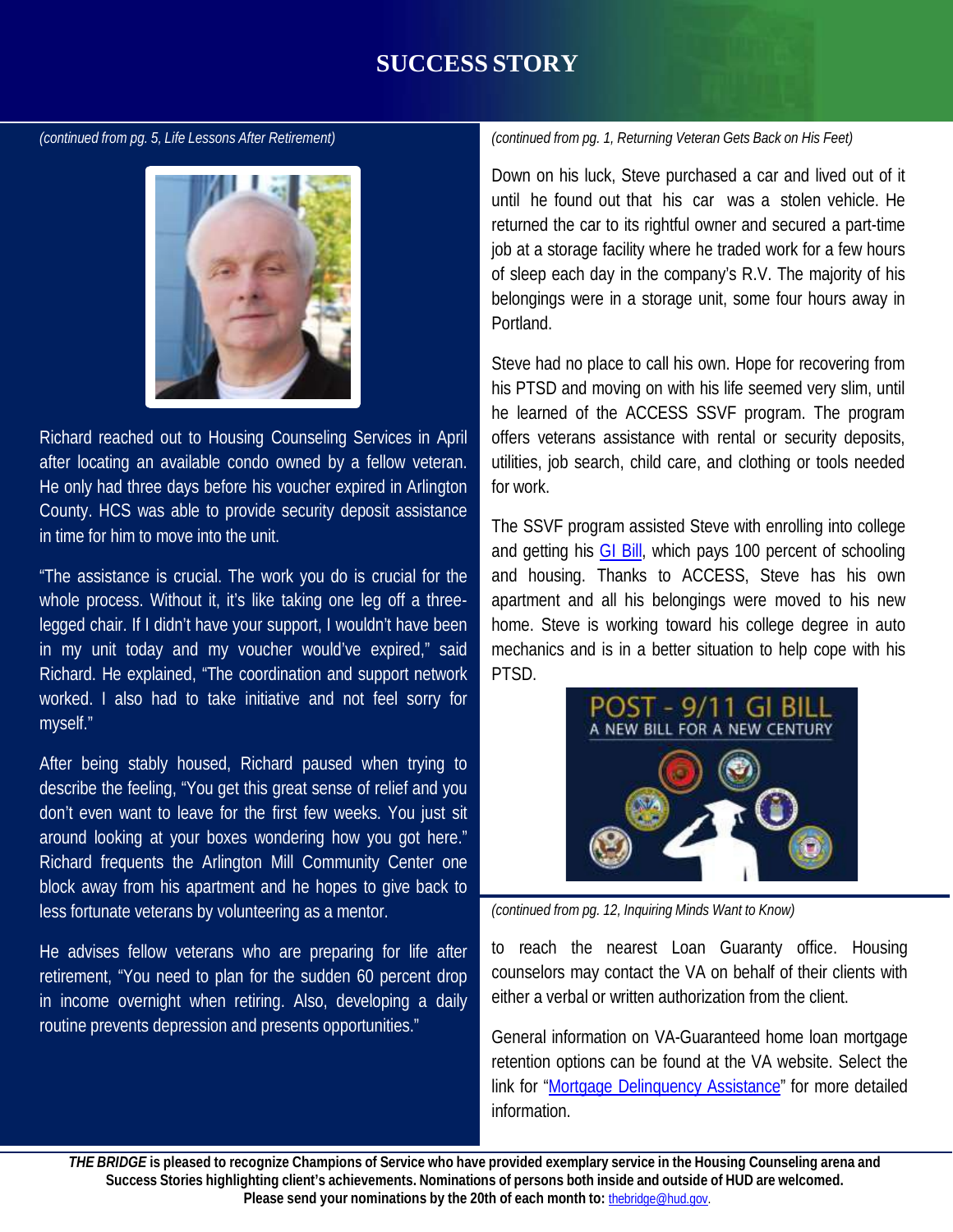### **TOOLS AND RESOURCES**

| <b>Consumer Financial Protection Bureau</b><br><b>Information for Servicemembers</b><br>Addresses consumer financial challenges affecting<br>servicemembers, veterans and their families.                                                                                                               | <b>HUD's Office of Public &amp; Indian Housing</b><br>Office of Native American Programs (ONAP)<br>Ensures that safe, decent and affordable housing is<br>available to Native American families and creates<br>economic opportunities for Tribes and Indian housing<br>residents. |
|---------------------------------------------------------------------------------------------------------------------------------------------------------------------------------------------------------------------------------------------------------------------------------------------------------|-----------------------------------------------------------------------------------------------------------------------------------------------------------------------------------------------------------------------------------------------------------------------------------|
| <b>Veteran Resource Center</b><br><b>State and Local Resources directory assists the</b><br>coordination of community-based Continuum of Care<br>sevices for homeless veterans. National Resources list<br>provides contact information for organizations that impact<br>and serve veterans nationally. | <b>White House Tribal Nations Conference</b><br>White House brings together tribal leaders from federally<br>recognized tribes.                                                                                                                                                   |
| <b>ETERNASE Supportive Services for Veteran Families Program</b><br>VA awards grants to private non-profit organizations and<br>consumer cooperatives who can provide supportive<br>services to very low-income Veteran families living in or<br>transitioning to permanent housing.                    | <b>Resources for Tribal Housing &amp;</b><br><b>Tribally Designated Housing Entities</b><br>Provides tools and information to make informed<br>decisions regarding the administration of housing,<br>community and economic development programs at your<br>Nation.               |
| <b>HUD-VASH Vouchers Overview</b><br>Combines Housing Choice Voucher (HCV) rental assistance<br>for homeless Veterans with case management and clinical<br>services provided by the VA.                                                                                                                 | HUD's Section 184 Indian Home Loan<br>Guarantee program<br>Home mortgage specifically designed for American<br>Indian and Alaska Native families, Alaska Villages,<br>Tribes, or Tribally Designated Housing Entities.                                                            |
| <b>/ETERANS</b><br><b>Resources for Housing</b><br>Connecting Wounded Warriors, Service Members,<br>Veterans, their families and caregivers with those who<br>support them.                                                                                                                             | <b>HOME Homeowner Rehabilitation Program</b><br>Funds may be used to assist existing homeowners with<br>the repair, rehabilitation, or reconstruction of owner-<br>occupied units.                                                                                                |

Ш